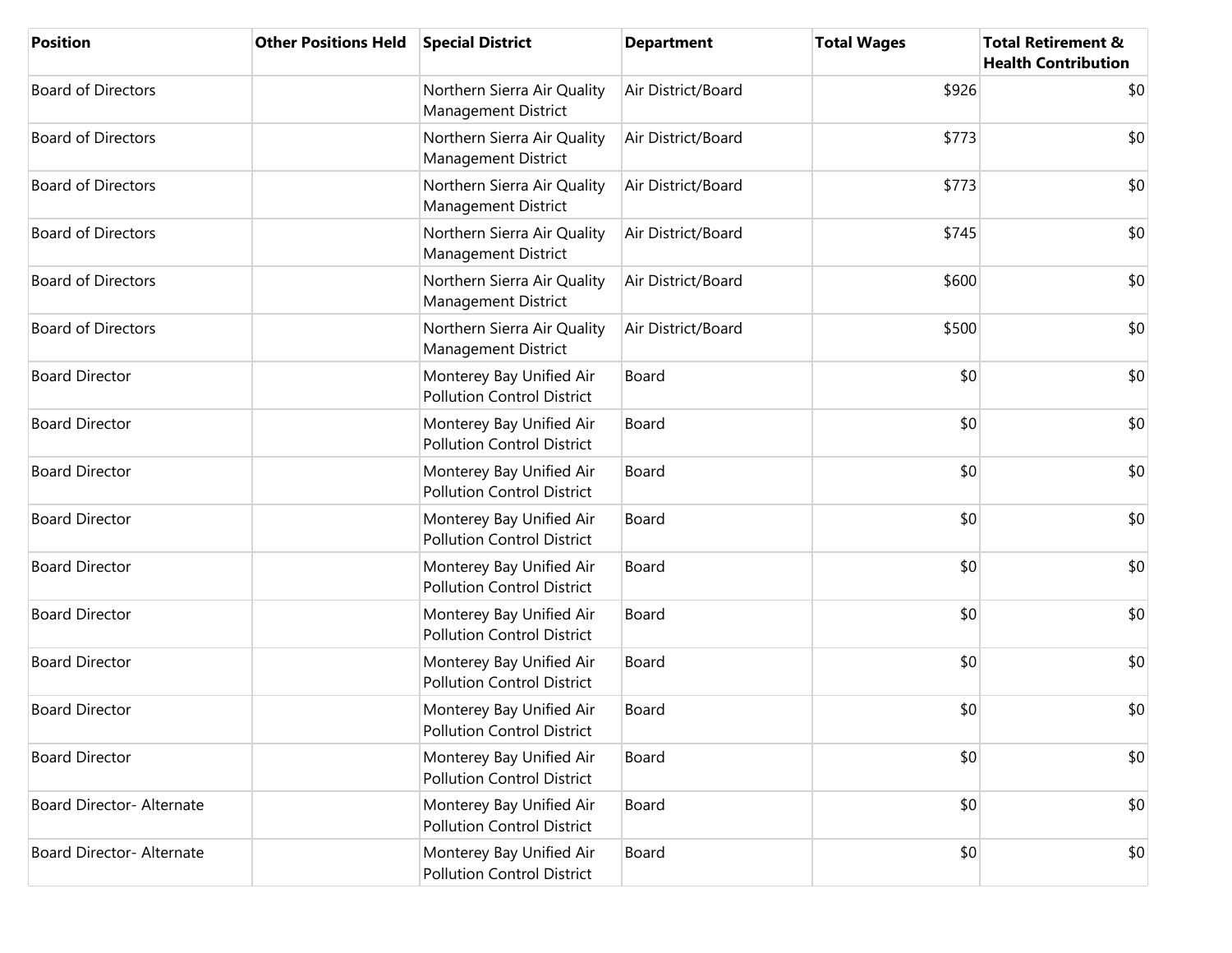| Board Director- Alternate | Monterey Bay Unified Air<br><b>Pollution Control District</b> | Board                     | \$0 | \$0 |
|---------------------------|---------------------------------------------------------------|---------------------------|-----|-----|
| Board Director- Alternate | Monterey Bay Unified Air<br><b>Pollution Control District</b> | Board                     | \$0 | \$0 |
| <b>Board Member</b>       | Ventura County Air<br><b>Pollution Control</b>                | Board                     | \$0 | \$0 |
| <b>Board Member</b>       | Ventura County Air<br><b>Pollution Control</b>                | Board                     | \$0 | \$0 |
| <b>Board Member</b>       | Ventura County Air<br><b>Pollution Control</b>                | Board                     | \$0 | \$0 |
| <b>Board Member</b>       | Ventura County Air<br><b>Pollution Control</b>                | Board                     | \$0 | \$0 |
| <b>Board Member</b>       | Ventura County Air<br><b>Pollution Control</b>                | Board                     | \$0 | \$0 |
| <b>Board Member</b>       | Ventura County Air<br><b>Pollution Control</b>                | Board                     | \$0 | \$0 |
| <b>Board Member</b>       | Ventura County Air<br><b>Pollution Control</b>                | Board                     | \$0 | \$0 |
| <b>Board Member</b>       | Ventura County Air<br><b>Pollution Control</b>                | Board                     | \$0 | \$0 |
| <b>Board Member</b>       | Ventura County Air<br><b>Pollution Control</b>                | Board                     | \$0 | \$0 |
| <b>Board Member</b>       | Ventura County Air<br><b>Pollution Control</b>                | Board                     | \$0 | \$0 |
| <b>Board Member</b>       | Yolo-Solano Air Quality<br>Management District                | <b>Board Of Directors</b> | \$0 | \$0 |
| <b>Board Member</b>       | Yolo-Solano Air Quality<br>Management District                | <b>Board Of Directors</b> | \$0 | \$0 |
| <b>Board Member</b>       | Yolo-Solano Air Quality<br><b>Management District</b>         | <b>Board Of Directors</b> | \$0 | \$0 |
| <b>Board Member</b>       | Yolo-Solano Air Quality<br>Management District                | <b>Board Of Directors</b> | \$0 | \$0 |
| <b>Board Member</b>       | Yolo-Solano Air Quality<br>Management District                | <b>Board Of Directors</b> | \$0 | \$0 |
| <b>Board Member</b>       | Yolo-Solano Air Quality<br>Management District                | <b>Board Of Directors</b> | \$0 | \$0 |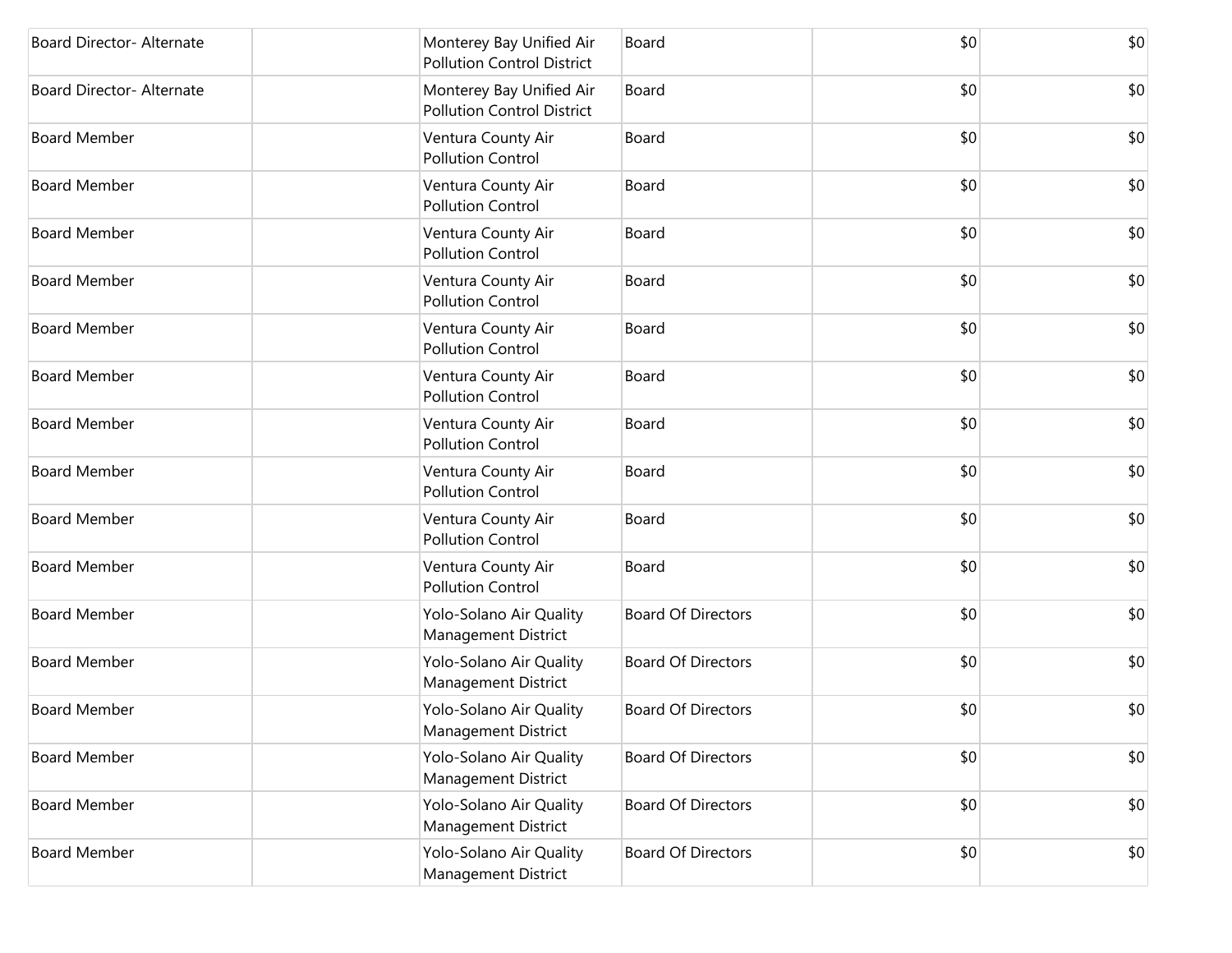| <b>Board Member</b>  | Yolo-Solano Air Quality<br>Management District                | <b>Board Of Directors</b> | \$0 | \$0 |
|----------------------|---------------------------------------------------------------|---------------------------|-----|-----|
| <b>Board Member</b>  | Yolo-Solano Air Quality<br>Management District                | <b>Board Of Directors</b> | \$0 | \$0 |
| <b>Board Member</b>  | Yolo-Solano Air Quality<br>Management District                | <b>Board Of Directors</b> | \$0 | \$0 |
| <b>Board Member</b>  | Yolo-Solano Air Quality<br>Management District                | <b>Board Of Directors</b> | \$0 | \$0 |
| <b>Board Member</b>  | Yolo-Solano Air Quality<br>Management District                | <b>Board Of Directors</b> | \$0 | \$0 |
| <b>Board Member</b>  | Yolo-Solano Air Quality<br>Management District                | <b>Board Of Directors</b> | \$0 | \$0 |
| <b>Board Member</b>  | Yolo-Solano Air Quality<br>Management District                | <b>Board Of Directors</b> | \$0 | \$0 |
| <b>Board Member</b>  | Yolo-Solano Air Quality<br>Management District                | <b>Board Of Directors</b> | \$0 | \$0 |
| <b>Board Members</b> | <b>Butte County Air Quality</b><br>Management District        | <b>Board Members</b>      | \$0 | \$0 |
| <b>Board Members</b> | <b>Butte County Air Quality</b><br>Management District        | <b>Board Members</b>      | \$0 | \$0 |
| <b>Board Members</b> | <b>Butte County Air Quality</b><br>Management District        | <b>Board Members</b>      | \$0 | \$0 |
| <b>Board Members</b> | <b>Butte County Air Quality</b><br>Management District        | <b>Board Members</b>      | \$0 | \$0 |
| <b>Board Members</b> | <b>Butte County Air Quality</b><br>Management District        | <b>Board Members</b>      | \$0 | \$0 |
| <b>Board Members</b> | <b>Butte County Air Quality</b><br>Management District        | <b>Board Members</b>      | \$0 | \$0 |
| <b>Board Members</b> | <b>Butte County Air Quality</b><br><b>Management District</b> | <b>Board Members</b>      | \$0 | \$0 |
| <b>Board Members</b> | <b>Butte County Air Quality</b><br>Management District        | <b>Board Members</b>      | \$0 | \$0 |
| <b>Board Members</b> | Santa Barbara County Air<br><b>Pollution Control</b>          | <b>APCD Directors</b>     | \$0 | \$0 |
| <b>Board Members</b> | Santa Barbara County Air<br><b>Pollution Control</b>          | <b>APCD Directors</b>     | \$0 | \$0 |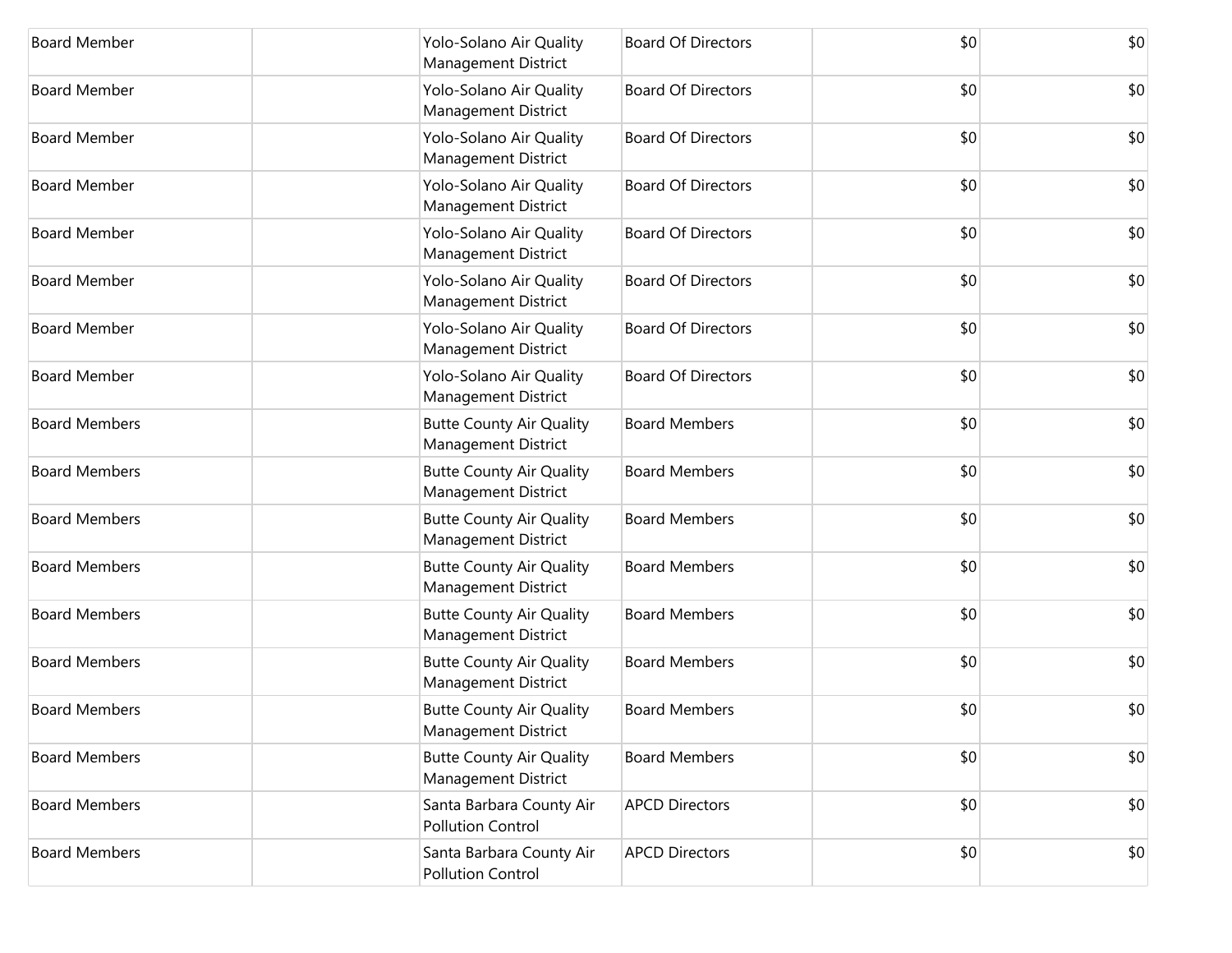| <b>Board Members</b>  | Santa Barbara County Air<br><b>Pollution Control</b>          | <b>APCD Directors</b> | \$0 | \$0 |
|-----------------------|---------------------------------------------------------------|-----------------------|-----|-----|
| <b>Board Members</b>  | Santa Barbara County Air<br><b>Pollution Control</b>          | <b>APCD Directors</b> | \$0 | \$0 |
| <b>Board Members</b>  | Santa Barbara County Air<br><b>Pollution Control</b>          | <b>APCD Directors</b> | \$0 | \$0 |
| <b>Board Members</b>  | Santa Barbara County Air<br><b>Pollution Control</b>          | <b>APCD Directors</b> | \$0 | \$0 |
| <b>Board Members</b>  | Santa Barbara County Air<br><b>Pollution Control</b>          | <b>APCD Directors</b> | \$0 | \$0 |
| <b>Board Members</b>  | Santa Barbara County Air<br><b>Pollution Control</b>          | <b>APCD Directors</b> | \$0 | \$0 |
| <b>Board Members</b>  | Santa Barbara County Air<br><b>Pollution Control</b>          | <b>APCD Directors</b> | \$0 | \$0 |
| <b>Board Members</b>  | Santa Barbara County Air<br><b>Pollution Control</b>          | <b>APCD Directors</b> | \$0 | \$0 |
| <b>Board Members</b>  | Santa Barbara County Air<br><b>Pollution Control</b>          | <b>APCD Directors</b> | \$0 | \$0 |
| <b>Board Members</b>  | Santa Barbara County Air<br><b>Pollution Control</b>          | <b>APCD Directors</b> | \$0 | \$0 |
| <b>Board Members</b>  | Santa Barbara County Air<br><b>Pollution Control</b>          | <b>APCD Directors</b> | \$0 | \$0 |
| Chair                 | <b>Butte County Air Quality</b><br>Management District        | <b>Board Members</b>  | \$0 | \$0 |
| Chairman              | Eastern Kern Air Pollution<br><b>Control District</b>         | <b>Board Member</b>   | \$0 | \$0 |
| Chairman Of The Board | Monterey Bay Unified Air<br><b>Pollution Control District</b> | Board                 | \$0 | \$0 |
| Director              | Eastern Kern Air Pollution<br><b>Control District</b>         | <b>Board Member</b>   | \$0 | \$0 |
| Director              | Eastern Kern Air Pollution<br><b>Control District</b>         | <b>Board Member</b>   | \$0 | \$0 |
| Director              | Eastern Kern Air Pollution<br><b>Control District</b>         | <b>Board Member</b>   | \$0 | \$0 |
| Director              | North Coast Unified Air<br>Quality Management<br>District     | <b>Board Member</b>   | \$0 | \$0 |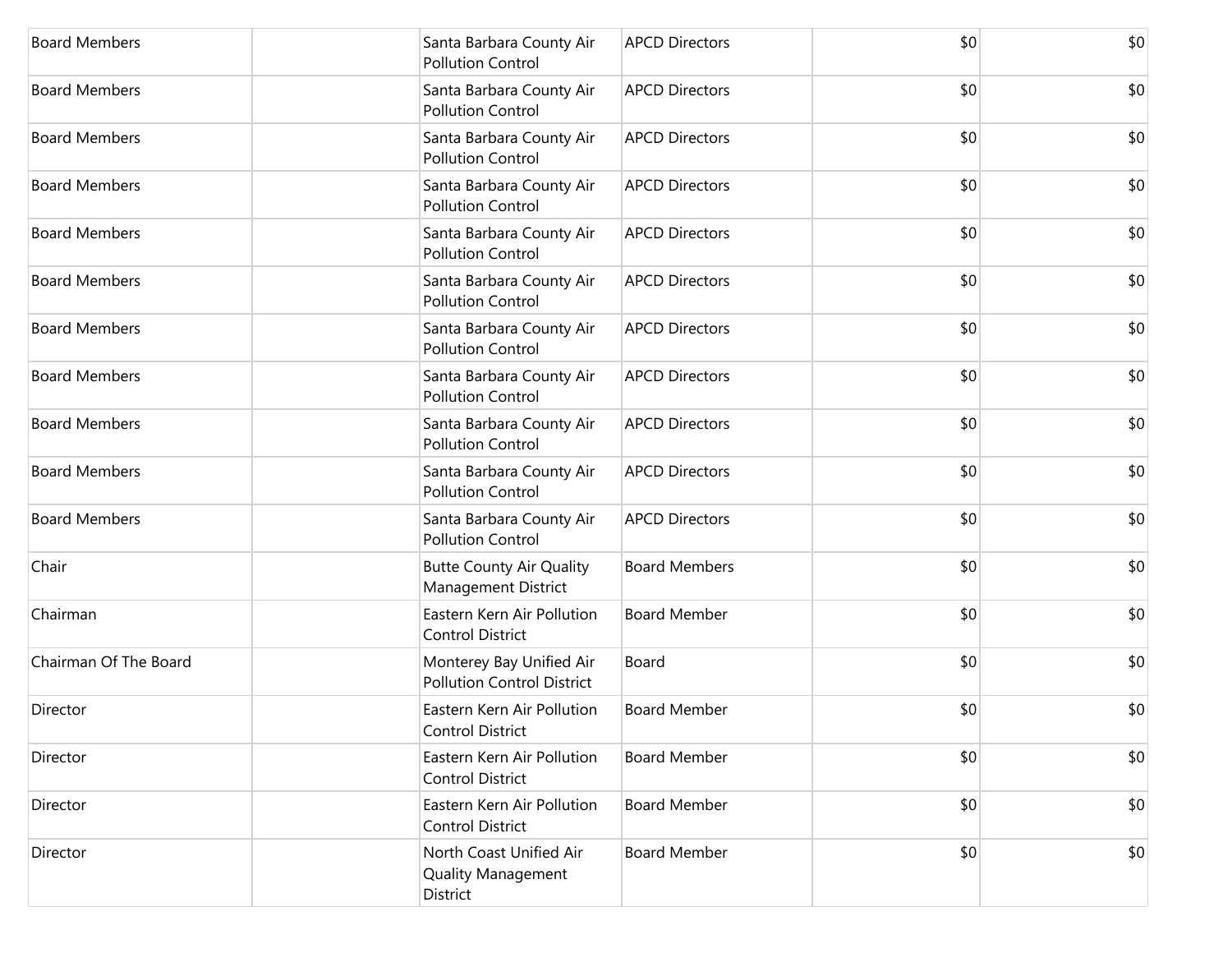| Director | North Coast Unified Air<br><b>Quality Management</b><br>District    | <b>Board Member</b> | \$0 | \$0 |
|----------|---------------------------------------------------------------------|---------------------|-----|-----|
| Director | North Coast Unified Air<br><b>Quality Management</b><br>District    | <b>Board Member</b> | \$0 | \$0 |
| Director | North Coast Unified Air<br><b>Quality Management</b><br>District    | <b>Board Member</b> | \$0 | \$0 |
| Director | North Coast Unified Air<br><b>Quality Management</b><br>District    | <b>Board Member</b> | \$0 | \$0 |
| Director | San Joaquin Valley Unified<br>Air Pollution Control District        | Governing Board     | \$0 | \$0 |
| Director | San Joaquin Valley Unified<br>Air Pollution Control District        | Governing Board     | \$0 | \$0 |
| Director | San Joaquin Valley Unified<br><b>Air Pollution Control District</b> | Governing Board     | \$0 | \$0 |
| Director | San Joaquin Valley Unified<br><b>Air Pollution Control District</b> | Governing Board     | \$0 | \$0 |
| Director | San Joaquin Valley Unified<br><b>Air Pollution Control District</b> | Governing Board     | \$0 | \$0 |
| Director | San Joaquin Valley Unified<br><b>Air Pollution Control District</b> | Governing Board     | \$0 | \$0 |
| Director | San Joaquin Valley Unified<br><b>Air Pollution Control District</b> | Governing Board     | \$0 | \$0 |
| Director | San Joaquin Valley Unified<br>Air Pollution Control District        | Governing Board     | \$0 | \$0 |
| Director | San Joaquin Valley Unified<br>Air Pollution Control District        | Governing Board     | \$0 | \$0 |
| Director | San Joaquin Valley Unified<br><b>Air Pollution Control District</b> | Governing Board     | \$0 | \$0 |
| Director | San Joaquin Valley Unified<br>Air Pollution Control District        | Governing Board     | \$0 | \$0 |
| Director | San Joaquin Valley Unified<br><b>Air Pollution Control District</b> | Governing Board     | \$0 | \$0 |
| Director | San Joaquin Valley Unified<br>Air Pollution Control District        | Governing Board     | \$0 | \$0 |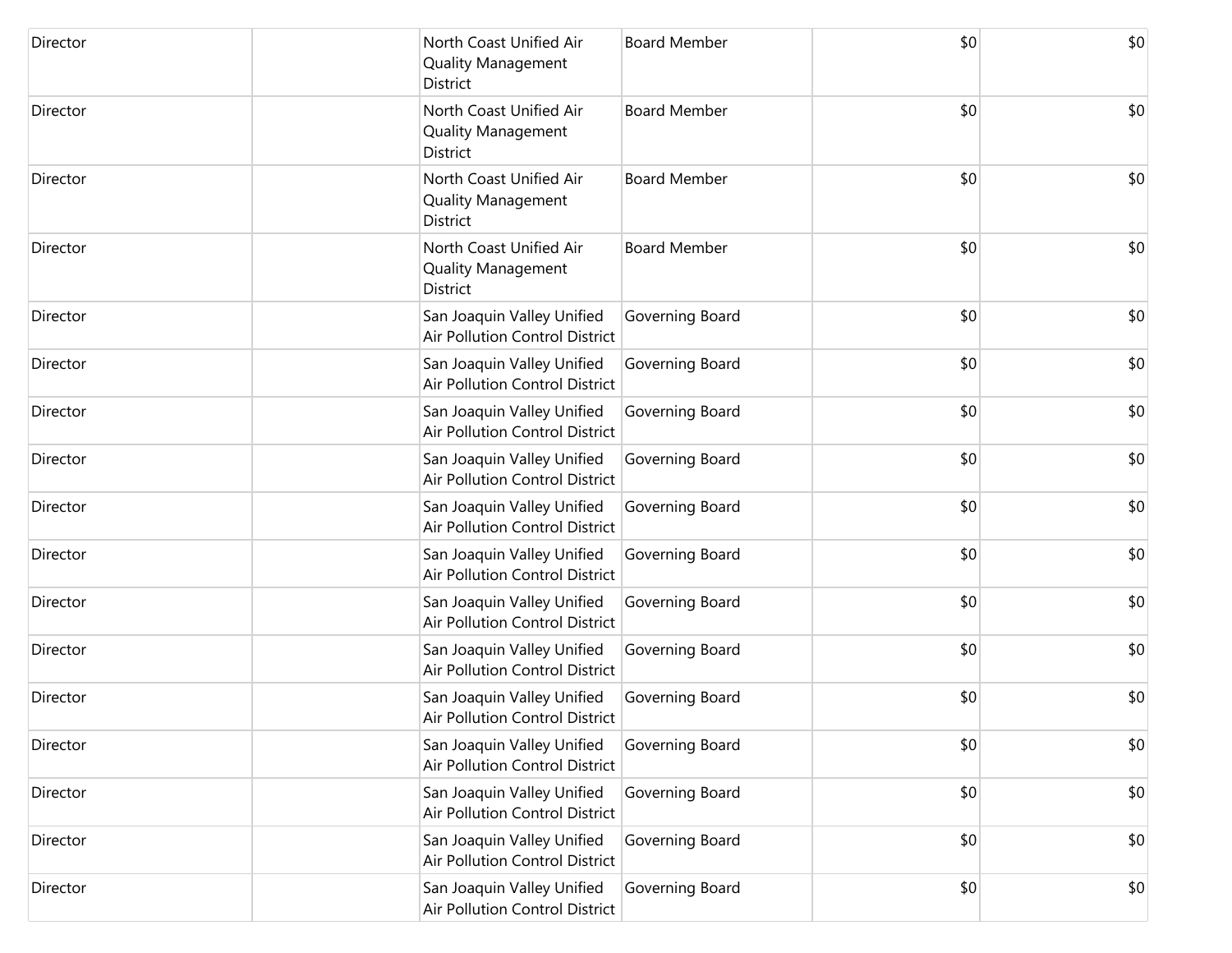| Director             | San Joaquin Valley Unified<br>Air Pollution Control District | Governing Board       | \$0 | \$0 |
|----------------------|--------------------------------------------------------------|-----------------------|-----|-----|
| Hearing Board        | Santa Barbara County Air<br><b>Pollution Control</b>         | <b>APCD Directors</b> | \$0 | \$0 |
| <b>Hearing Board</b> | Santa Barbara County Air<br><b>Pollution Control</b>         | <b>APCD Directors</b> | \$0 | \$0 |
| Hearing Board        | Santa Barbara County Air<br><b>Pollution Control</b>         | <b>APCD Directors</b> | \$0 | \$0 |
| Hearing Board        | Santa Barbara County Air<br><b>Pollution Control</b>         | <b>APCD Directors</b> | \$0 | \$0 |
| Hearing Board        | Santa Barbara County Air<br><b>Pollution Control</b>         | <b>APCD Directors</b> | \$0 | \$0 |
| Member               | South Coast Air Quality<br><b>Management District</b>        | Governing Board       | \$0 | \$0 |
| Member               | South Coast Air Quality<br>Management District               | Governing Board       | \$0 | \$0 |
| Member               | South Coast Air Quality<br>Management District               | Governing Board       | \$0 | \$0 |
| Member               | South Coast Air Quality<br><b>Management District</b>        | Governing Board       | \$0 | \$0 |
| Member               | South Coast Air Quality<br>Management District               | Governing Board       | \$0 | \$0 |
| Member               | South Coast Air Quality<br><b>Management District</b>        | Governing Board       | \$0 | \$0 |
| Member               | South Coast Air Quality<br><b>Management District</b>        | Governing Board       | \$0 | \$0 |
| Member               | South Coast Air Quality<br><b>Management District</b>        | Governing Board       | \$0 | \$0 |
| Member               | South Coast Air Quality<br><b>Management District</b>        | Governing Board       | \$0 | \$0 |
| Vice Chair           | <b>Butte County Air Quality</b><br>Management District       | <b>Board Members</b>  | \$0 | \$0 |
| Vice Chair           | South Coast Air Quality<br>Management District               | Governing Board       | \$0 | \$0 |
| Vice-Chairman        | Eastern Kern Air Pollution<br><b>Control District</b>        | <b>Board Member</b>   | \$0 | \$0 |